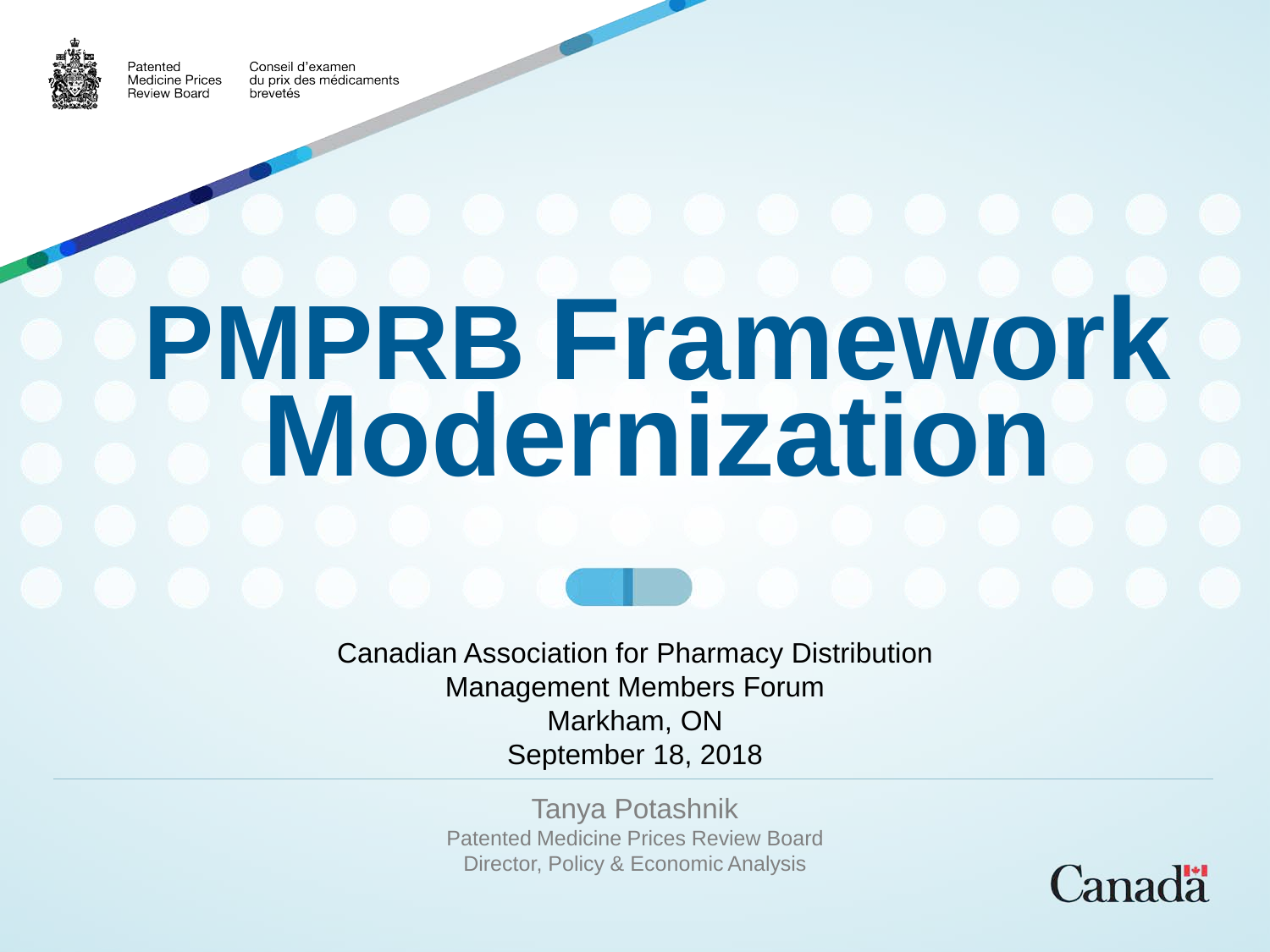# **Outline**

- Summary of proposed regulatory amendments
- Overview of proposed New Guidelines framework
- Next Steps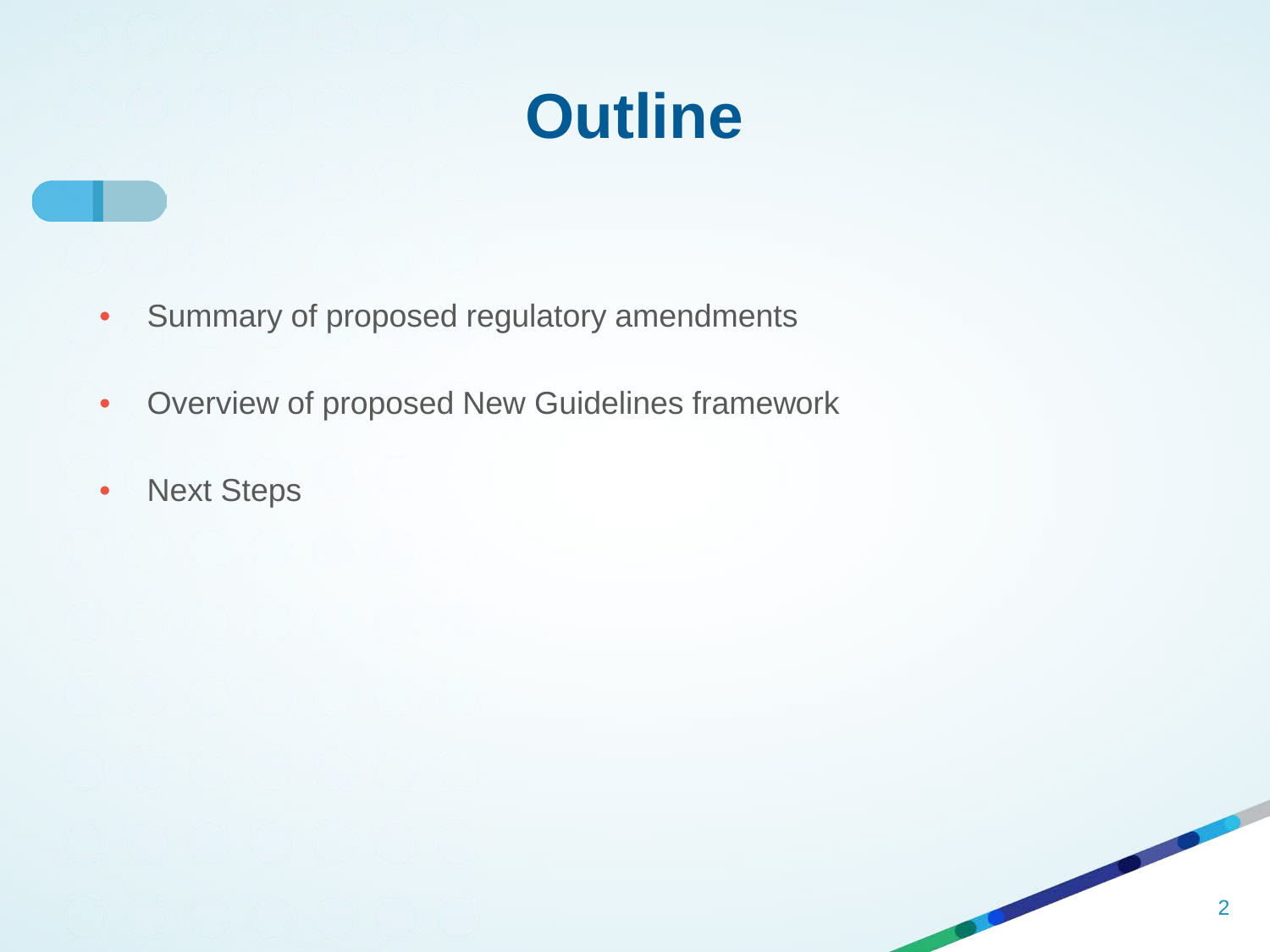# **Reform of federal drug price regime long overdue**

- The PMPRB and its regulatory framework were designed at a time before the Internet or cell phones
- Built to respond to changing intellectual property standards of the mid-1980s, price protection for patentees was seen as a good trade-off for attracting R&D
- Price ceilings were based on pricing data that was public and compared against the highest R&D jurisdictions in the hopes of emulating them
- In the 30 years since, the anticipated benefits haven't materialized and the regulatory pricing model is broken

#### **Assessing Canada's Patented Drug Pricing Regulations**

Original design and intent vs. current realities

- Designed to respond to realities of the mid-1980s
- - Like any technology intensive industry, pharma has evolved significantly
- Changes to IP and price regimes in exchange for increased domestic R&D investment
- Price ceilings based on public list prices that reflect marketprices
- Higher prices and a decline in domestic R&D investment
- Confidential rebates and inflated list prices

- Market dominated by small molecule drugs indicated for more common ailments
- Specialized biologic and genetic therapies are fastest growing drug classes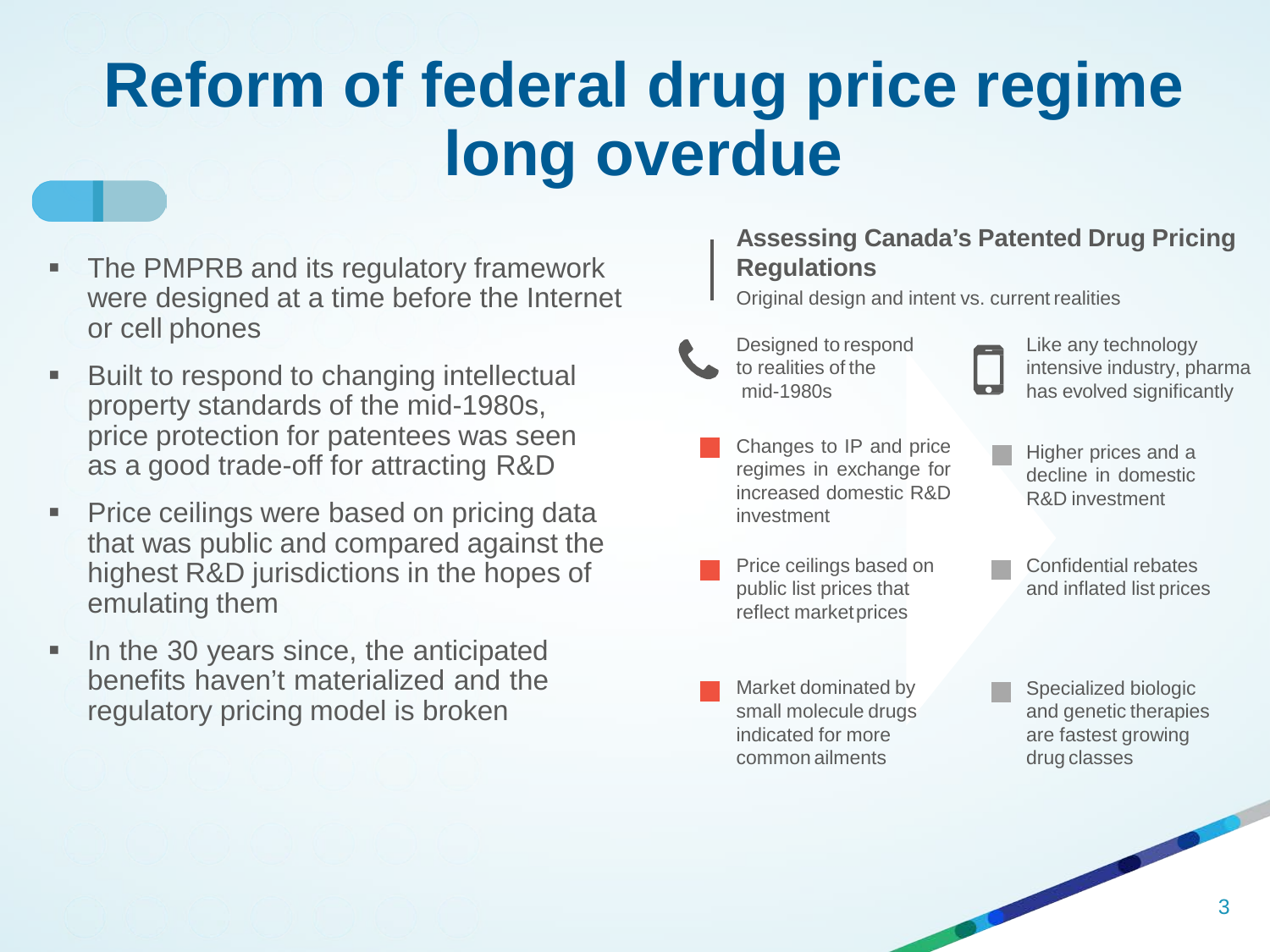# **We've been consulting since June 2016**

#### **PMPRB Discussion paper on Guideline reform**



#### **Health Canada pre-consultation on regulatory amendments**

#### **TO House Carata**

Protecting Canadians from Excessive **Drug Prices** Consulting on Proposed Amendments to the Patented Medicines Regulations



#### **Health Canada Gazette 1**

#### Government Gouvernement Jose | Immgason v | Tokov | Bushow v | Tokov | Indonésia | Tokov | Harre - How games Vol. 151, No. 48 - Departur 2, 2017 Regulations Amending the Patented Medicines Regulations Statutory authority Patent Act **Spersoring department** Department of REGULATORY IMPACT ANALYSIS STATEMENT (This statement is not part of the Regulation Esecutive summary leases: The Puterned Modicine Prices Review Board ("PAPRS" or "the Board") uses a reg numericy falls short of its mandials to protect Clendidei computers from excessive prices for passent medicine<br>Canadial passence medicine prices are among the fighest in the world, and cospital spitchart changes in the<br>rea we and codeting the schedule of comparator coordine officiency and price regulatory factors to enable it to o

of for sale by the Minister of Health through an Abbenviesed New Drug Submission (ANDEE). As these<br>yours a lower risk of asserting market power and changing excessive prices, this reduction would enable<br>Ril to focus on med

#### **PMPRB Guidelines scoping paper**

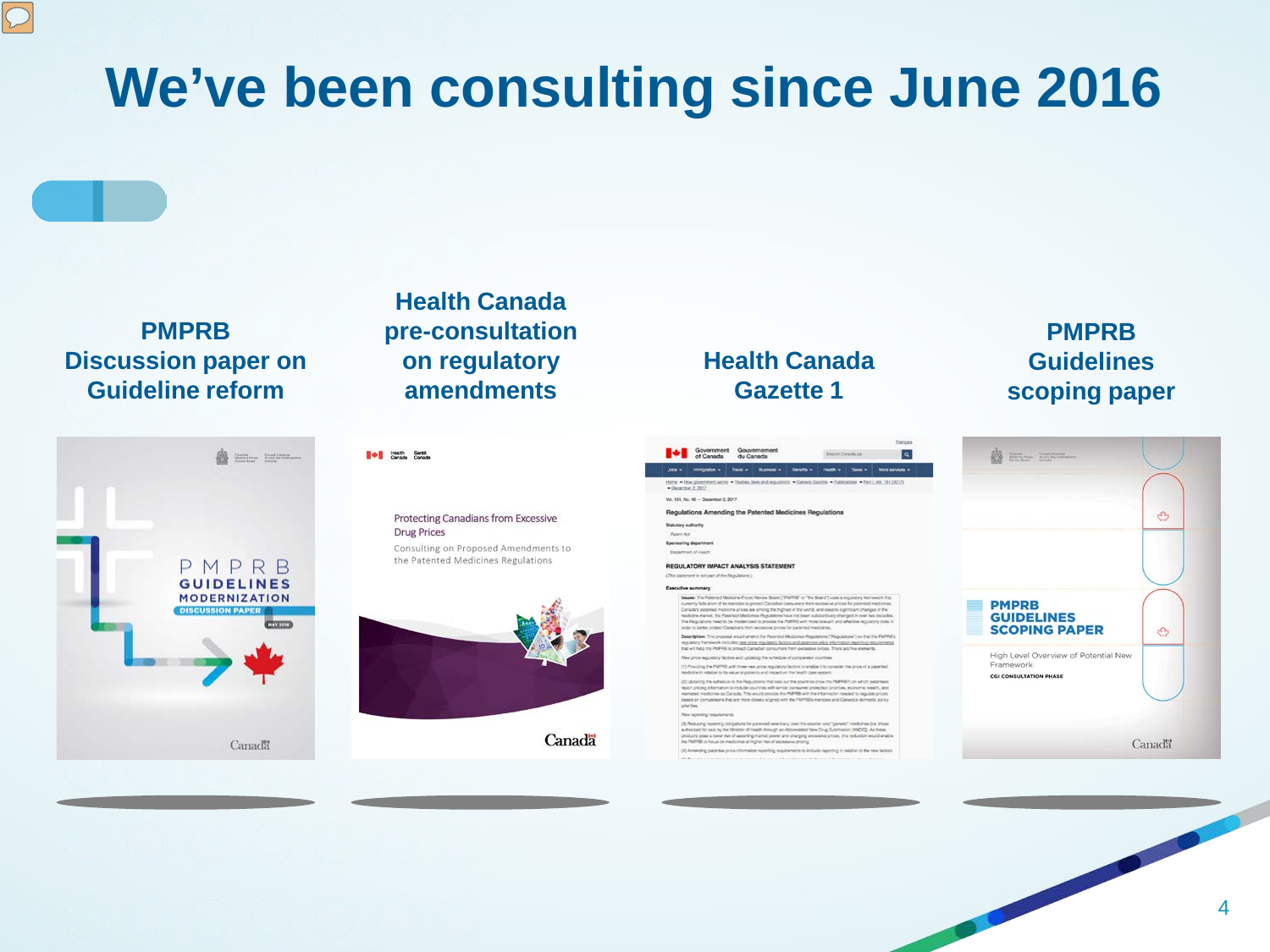# **Pharmaceuticals are important to the health of Canadians and form a vital part of our health care system**

- **Drugs are helping to cure or manage** previously debilitating or fatal diseases, allowing Canadians to live longer, healthier and more satisfying lives
- New classes of drugs, including biologics and genetic therapies, have begun offering innovative treatments for such diseases as hepatitis C, HIV and arthritis
- **In 2017, Canadians spent nearly \$40 billion** on pharmaceuticals
- At **16.4%** of total health care spending, drugs now rank ahead of spending on doctors

#### **2017 Canadian Health Care Spending by Use of Funds**

% of total health care spending; total amount of spending \$ billions



#### Canadä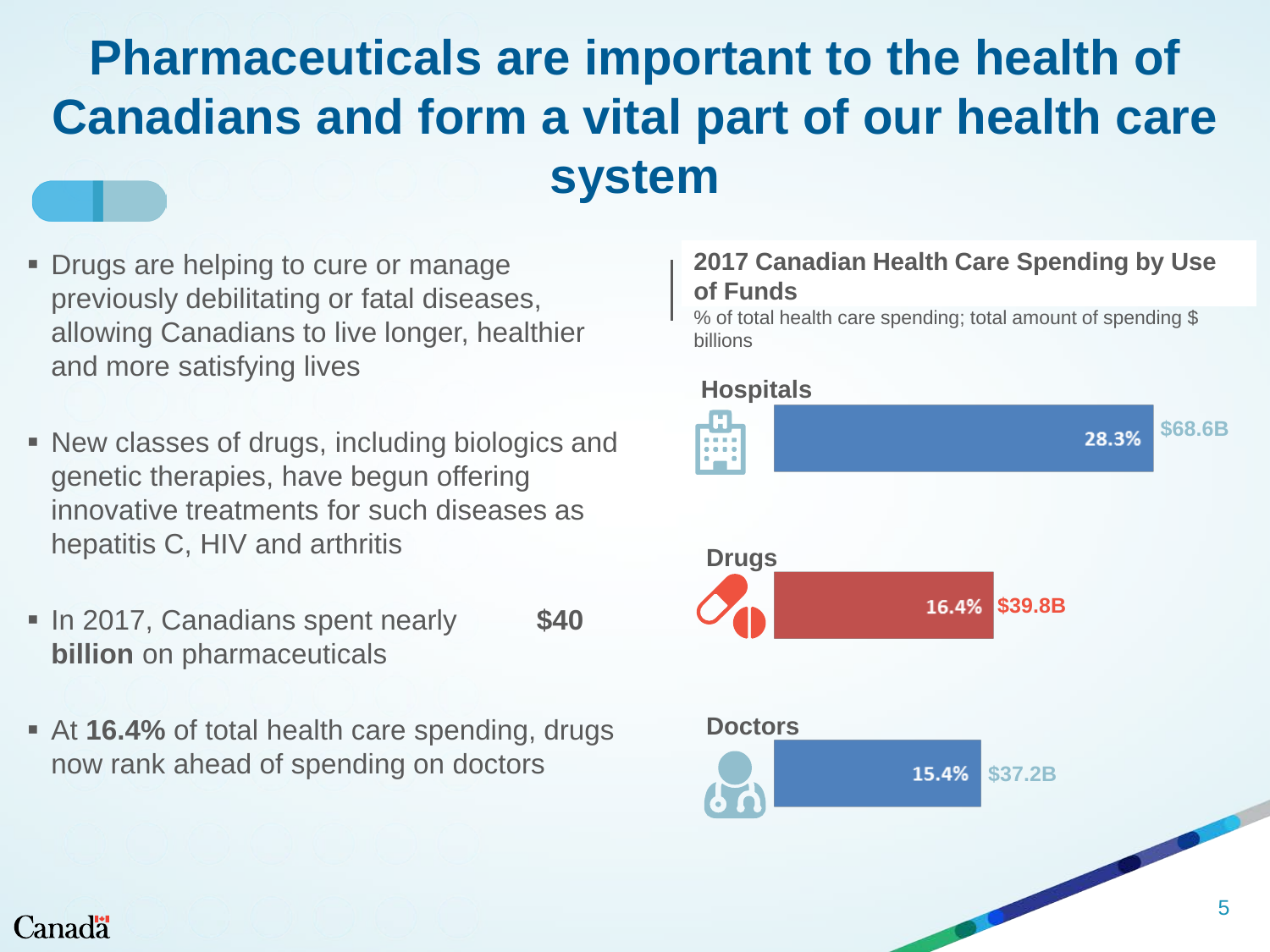# **Unfortunately, Canadians are paying higher prices for prescription drugs than they should**

- Patented drug prices in Canada are the third highest in the world behind only the US and Switzerland
- Moreover, Canadians are paying **25%** more, relative to the OECD average, for the same patented drugs
- This disparity is costing Canadians and their public and private drug plans billions of dollars each year

#### **Example:**

In Ontario, a top-selling arthritis drug costs almost \$30,000/year. In France, that same drug costs about \$22,000/year. Paying France's price for that drug would have saved \$220 million last year on just that one drug.

#### **Average Foreign-to-Canadian Price Ratios**

Patented drugs, selected comparator countries, 2016

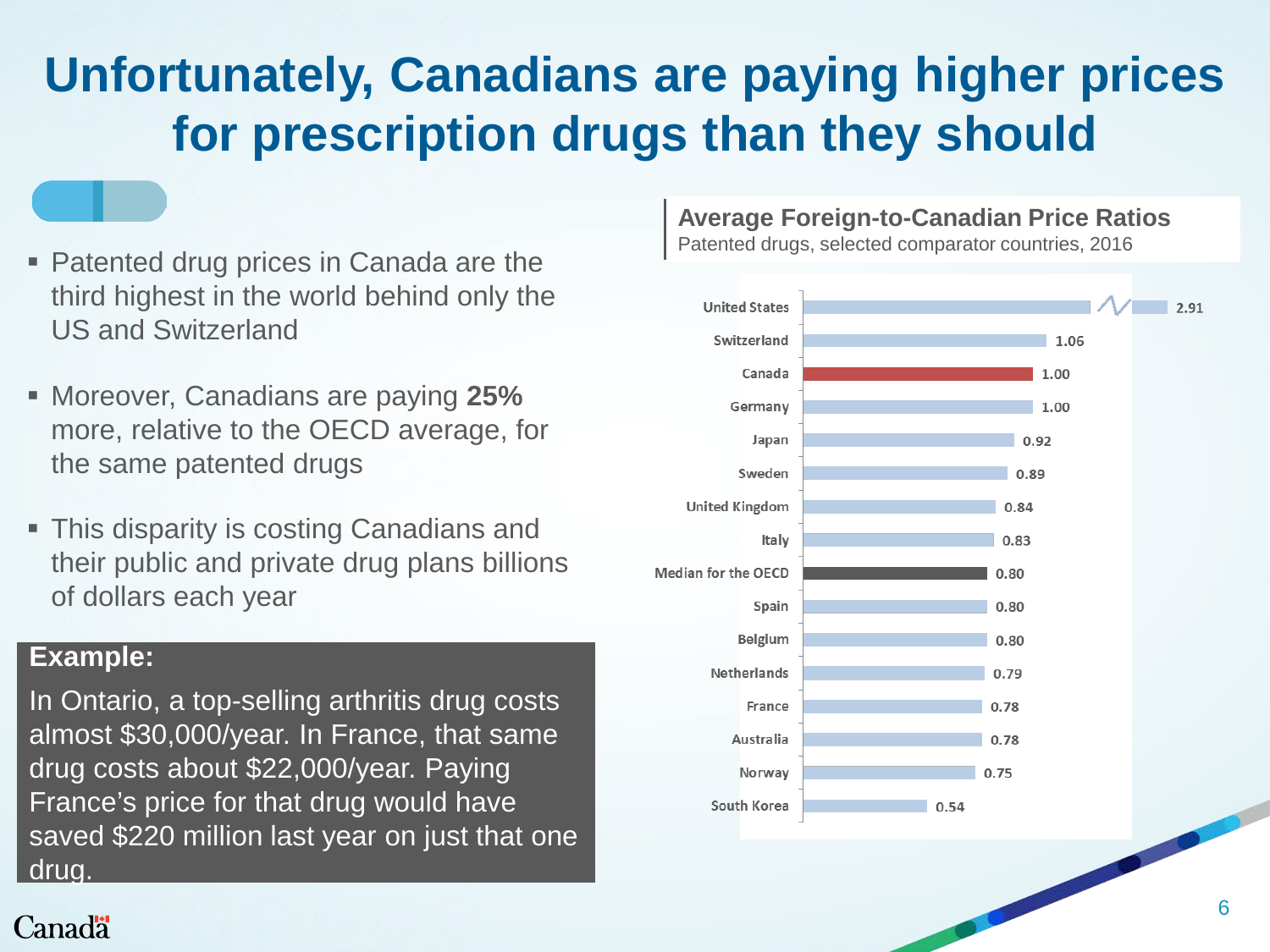# **For many Canadians, affording prescription drugs is a heavy burden or even completely out of reach**

- **Example 1 in 5 Canadians report having no** prescription drug coverage while many more are underinsured or face high deductibles or co-pays
- Almost **1 in 10** Canadians have had to forego filling a prescription drug in the past year for reasons related to cost
- Many Canadians who forego filling prescriptions seek additional health care services
- The cost of paying for prescription drugs means that many Canadians must forego paying for basic necessities like food and heat

#### **The Impact of Out-of-Pocket Prescription Drug Costs**

*The consequences of patient charges for prescription drugs in Canada: a cross-sectional survey*, University of British Columbia, 2016



Percentage of Canadians without prescription drug coverage

Percentage of Canadians who had to forego filling a prescription because of cost



Canadians used additional health services as a result of foregoing a prescription drug in the past year

# **1.4M**

Canadians had to forego other spending, including basic necessities, to pay for prescription drugs in the past year

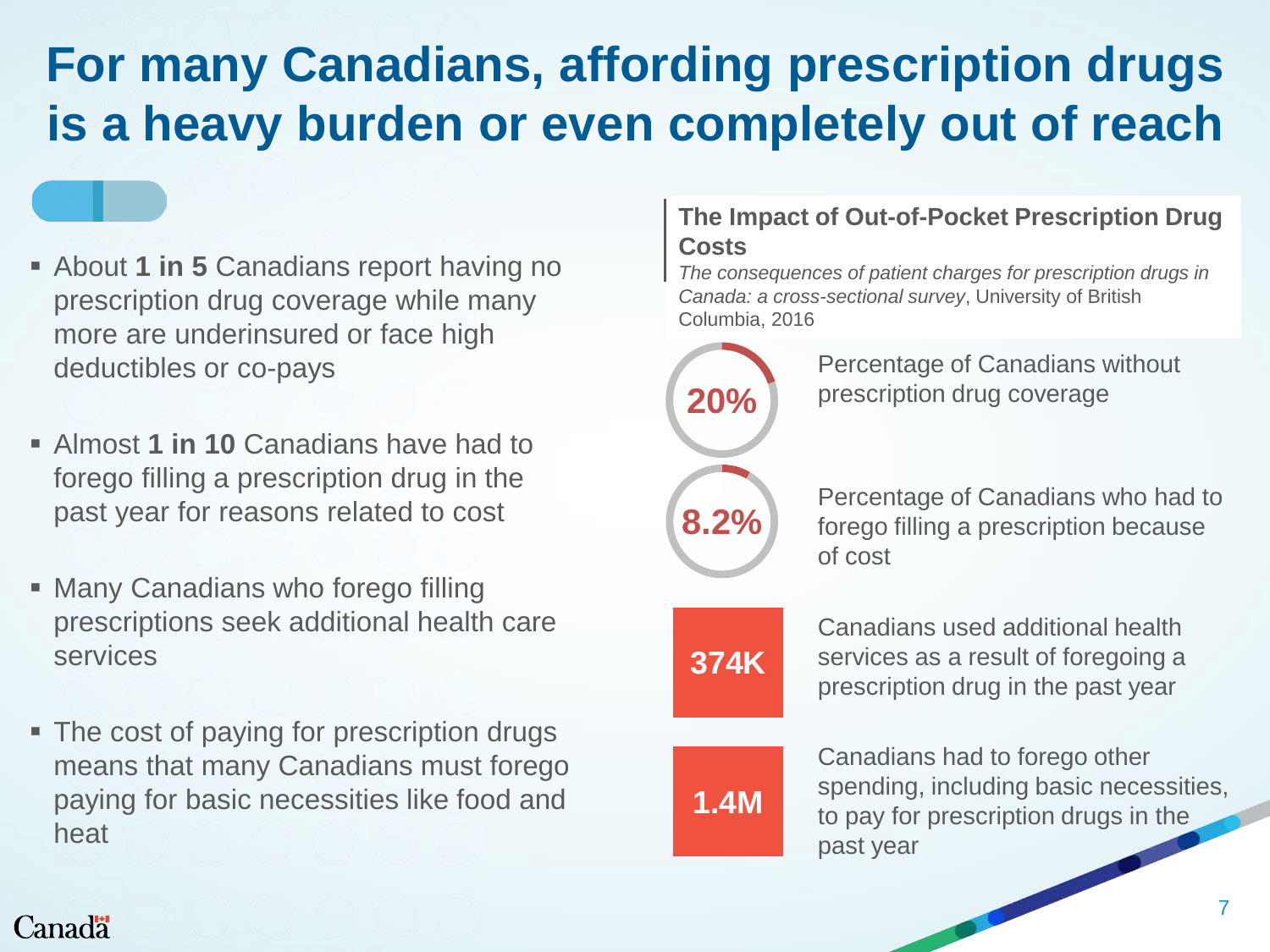# **The answer isn't to spend more; we need a solution that will bring fair prices and sustainable drug costs for Canada**

- **Example 2 Canada already spends more money on** drugs per capita than every other country in the world except the US and Switzerland, which are seen as outliers
- And yet we lag our peers in almost every measure of drug affordability and accessibility
- **As the trend toward higher-cost, specialty** drugs continues, we cannot simply continue to pay higher-than-average prices for drugs
- Canada needs a modernized approach to regulating drug prices that will provide long-term sustainability and protect Canadians from excessive prices

#### **Per Capita Spending on Drugs**

Total expenditures on drugs per capita, Canadian dollar purchasing power parity, selected comparator countries, 2015



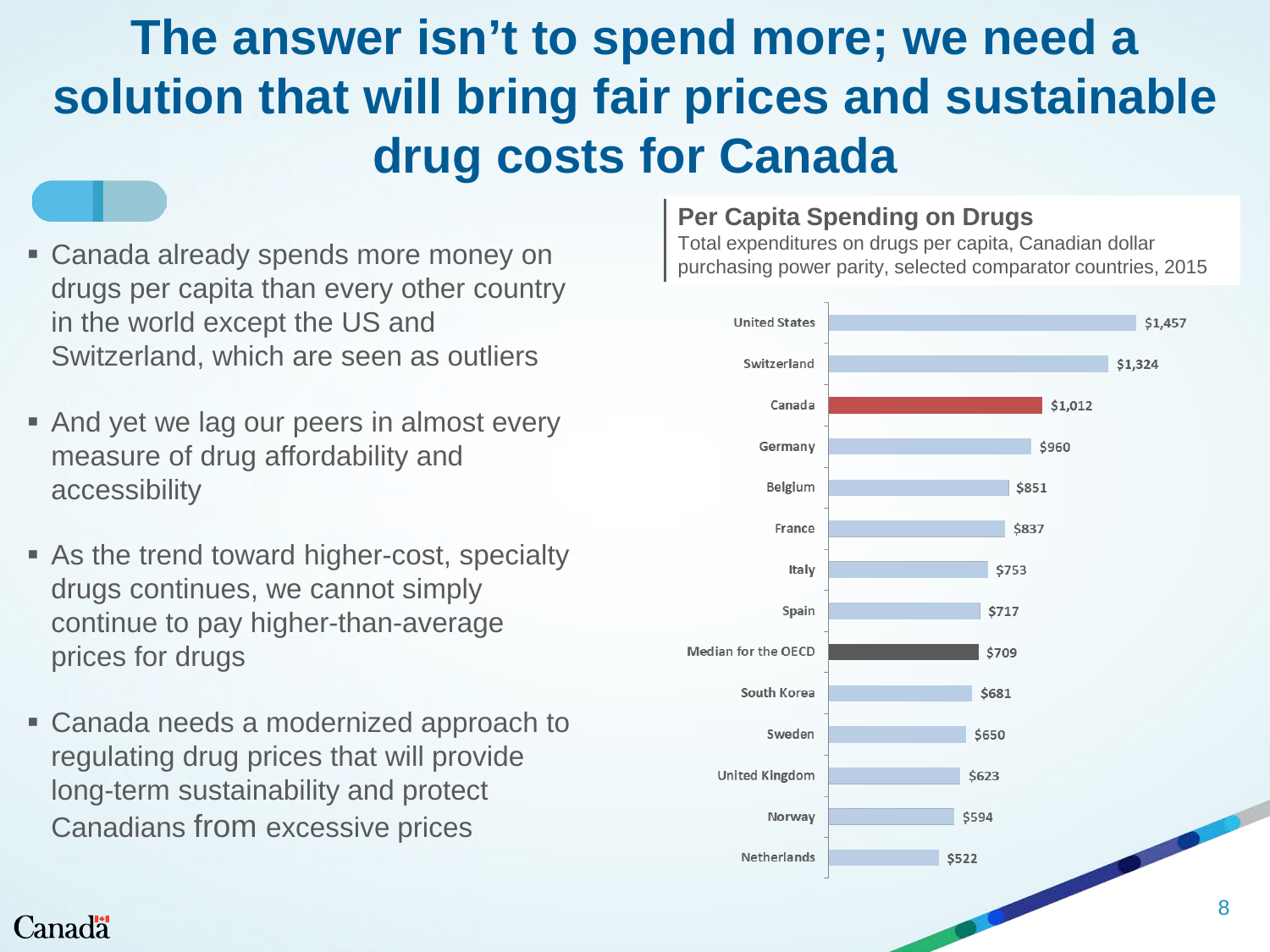### **The Current Regime**

New patented drugs are assessed for level of therapeutic benefit relative to existing therapies and assigned a ceiling price that is based on either:

- 1. The median international price;
- 2. The highest price in the domestic therapeutic class, or;
- 3. Some combination of the two.

After entering the market, the price of a drug can increase in keeping with CPI but never to the point of becoming highest of the PMPRB7.

Where PMPRB staff and a patentee disagree about whether a new or existing drug is excessively priced, a hearing may be held before PMPRB Board Members.

If Members decide a drug is excessively priced, they can order the patentee to reduce its price and/or pay back excess revenues.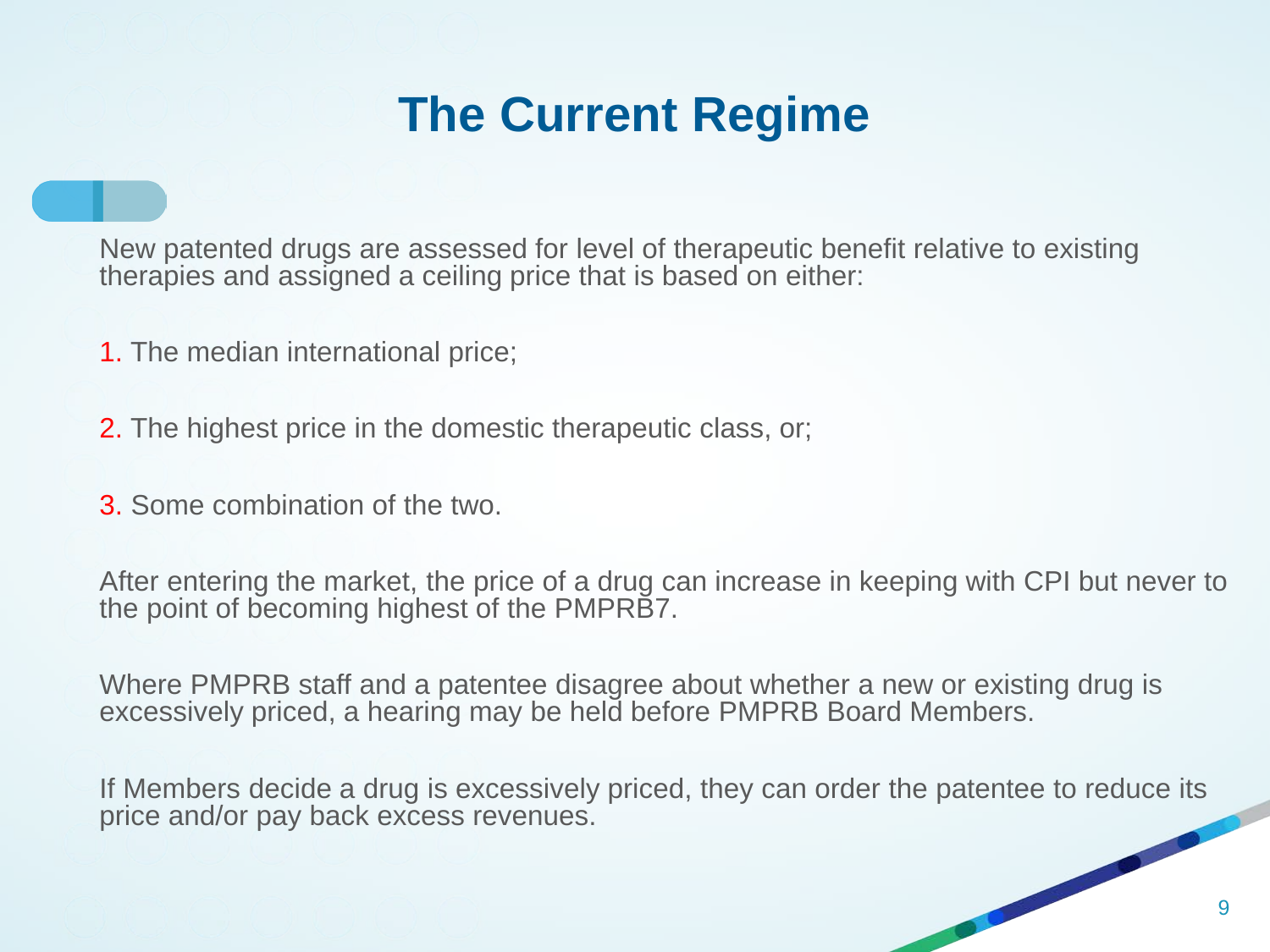# **Main problems with current framework**

- Our basket of comparators the PMPRB7 is made up of premium priced countries and includes the US, an international outlier.
- It is based on publicly available list prices, which are increasingly divorced from the true price net of confidential rebates/discounts.
- For many high cost drugs, the only factor the PMPRB can consider in setting the ceiling price is its public list price in the PMPRB7
- All drugs are subject to the same level of regulatory scrutiny, regardless of price/cost and market dynamics.
- Our only absolute ceiling for existing drugs is highest international price.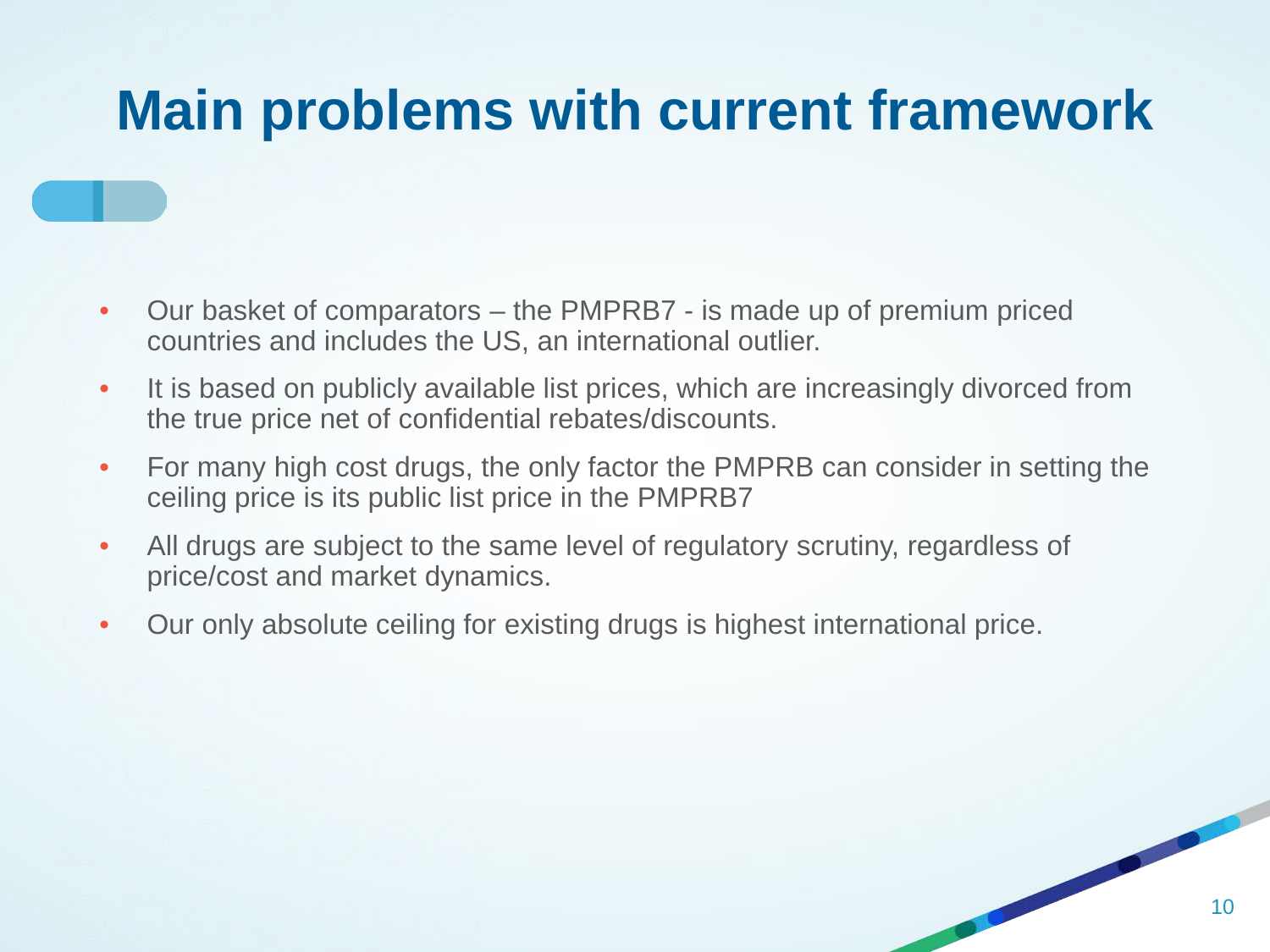### **Proposed Changes to the** *Patented Medicines Regulations*

These changes will give the Patented Medicine Prices Review Board (PMPRB) the modern tools and information it needs to protect Canadians from excessive drug prices

- 1. We will **benchmark prices against countries that are more like Canada**  economically and from a consumer price protection standpoint
- 2. We will enable the PMPRB to **see the actual prices being paid in Canada** and not just the list prices being published by pharmaceutical companies
- 3. We will **take a drug's value and overall affordability into account** when setting the maximum price

**These proposals will bring us in line with the policies and practices of most other developed countries**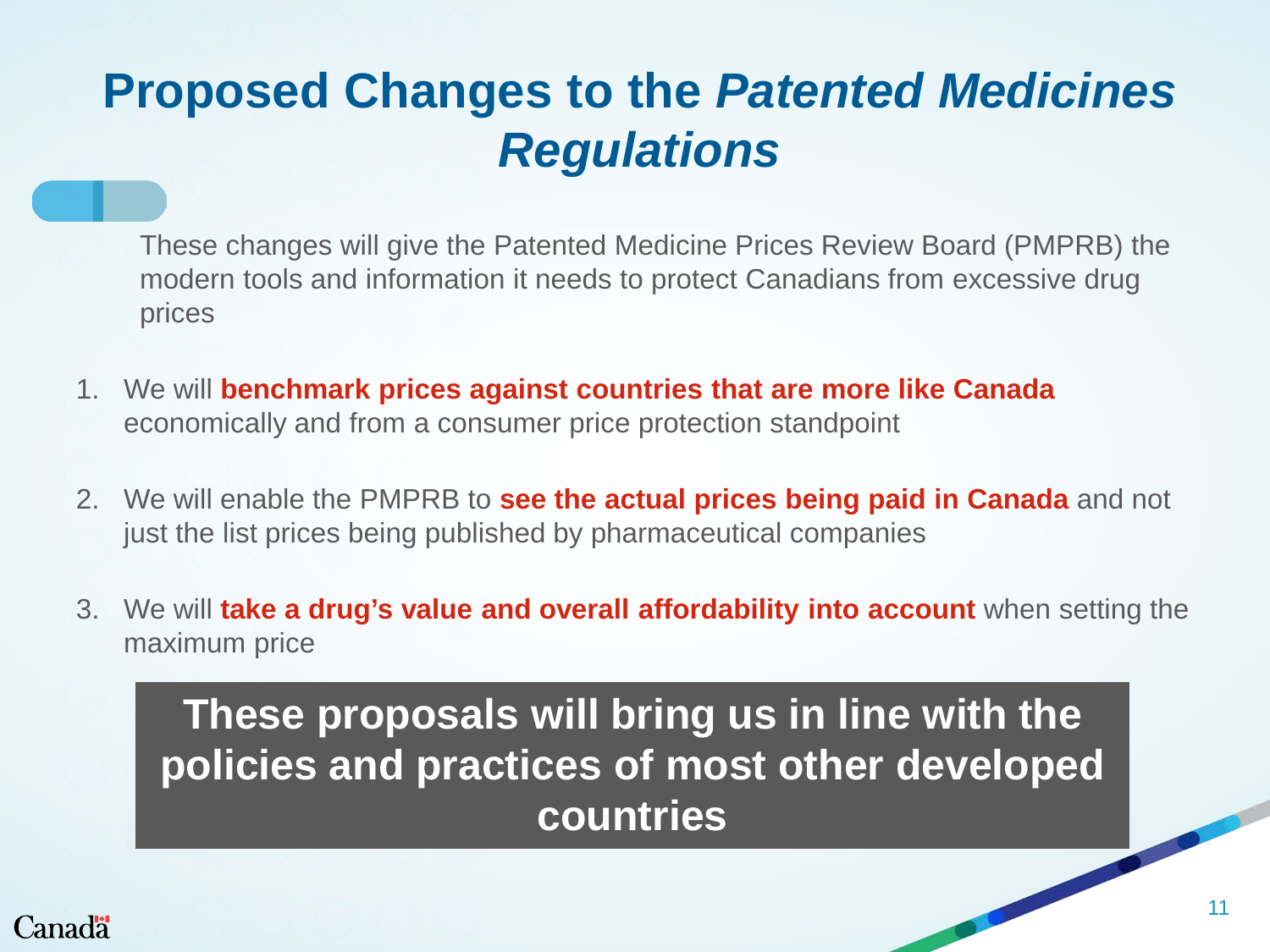# **Overview of new Guidelines framework**

- A risk-based approach to price regulation that considers value and affordability, in addition to list prices in other like-minded countries.
- Basic structure can be broken down into 5 parts:
	- Part I: 'Maximum List Price' (MLP) for all new drugs at introduction based on median of PMPRB12 (MIPC)
	- Part II: Screening of drugs into high priority (Category 1) or low priority (Category 2)
	- Part III: 'Maximum Rebated Price' (MRP) for Category 1 drugs based on new pharmacoeconomic, market size and GDP factors
	- Part IV: Lower of MIPC and average of Therapeutic Class (ATCC) for Category 2 drugs
	- Part V: Re-benching
- The MLP will be a transparent ceiling based on public list prices but the MRP, which applies to Category 1 drugs only, will be confidential.
- To comply with the MRP, patentees of Category 1 drugs will be required to submit information on undisclosed rebates to third parties.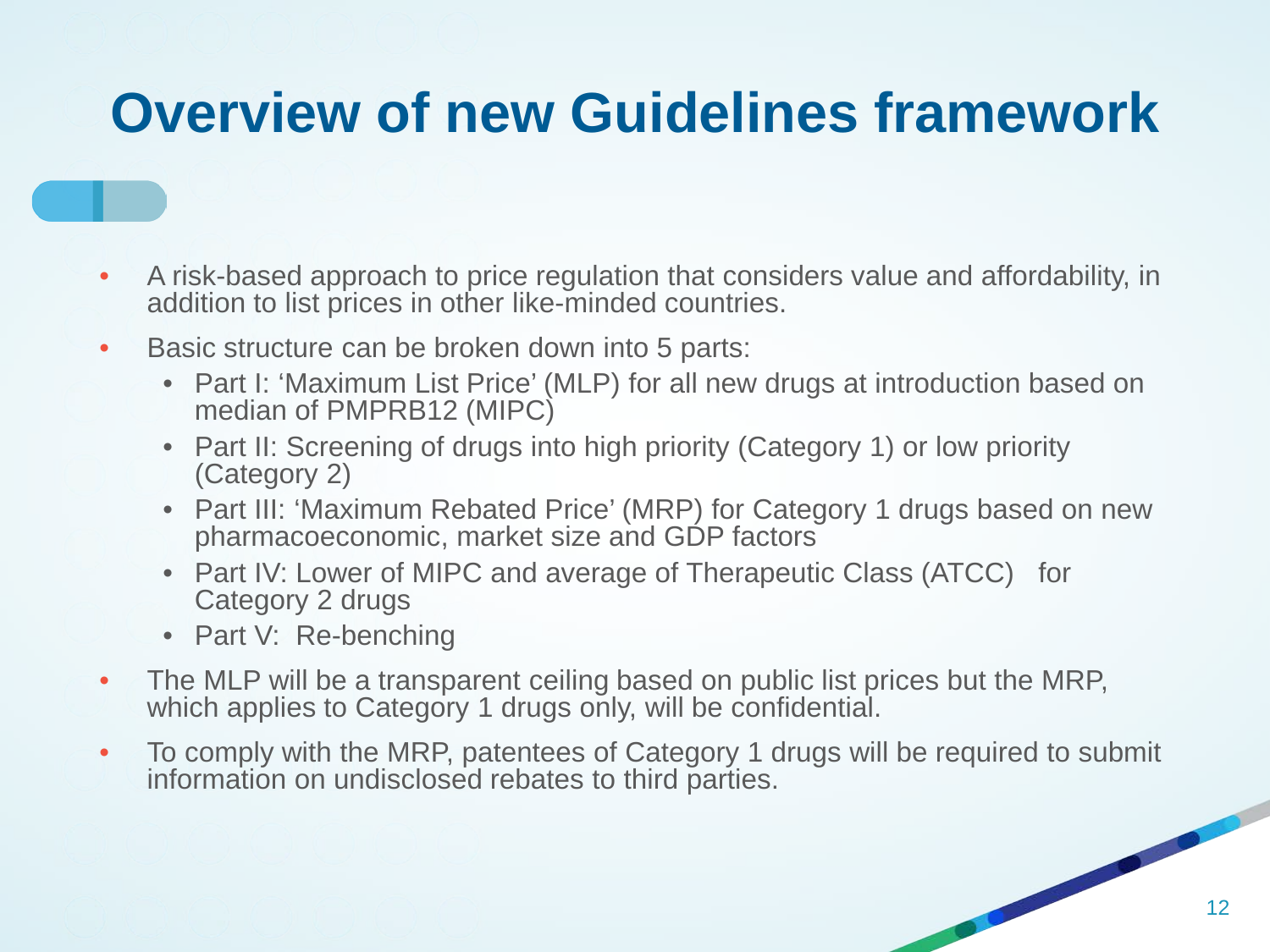# **Proposed PRICE Review Schematic**

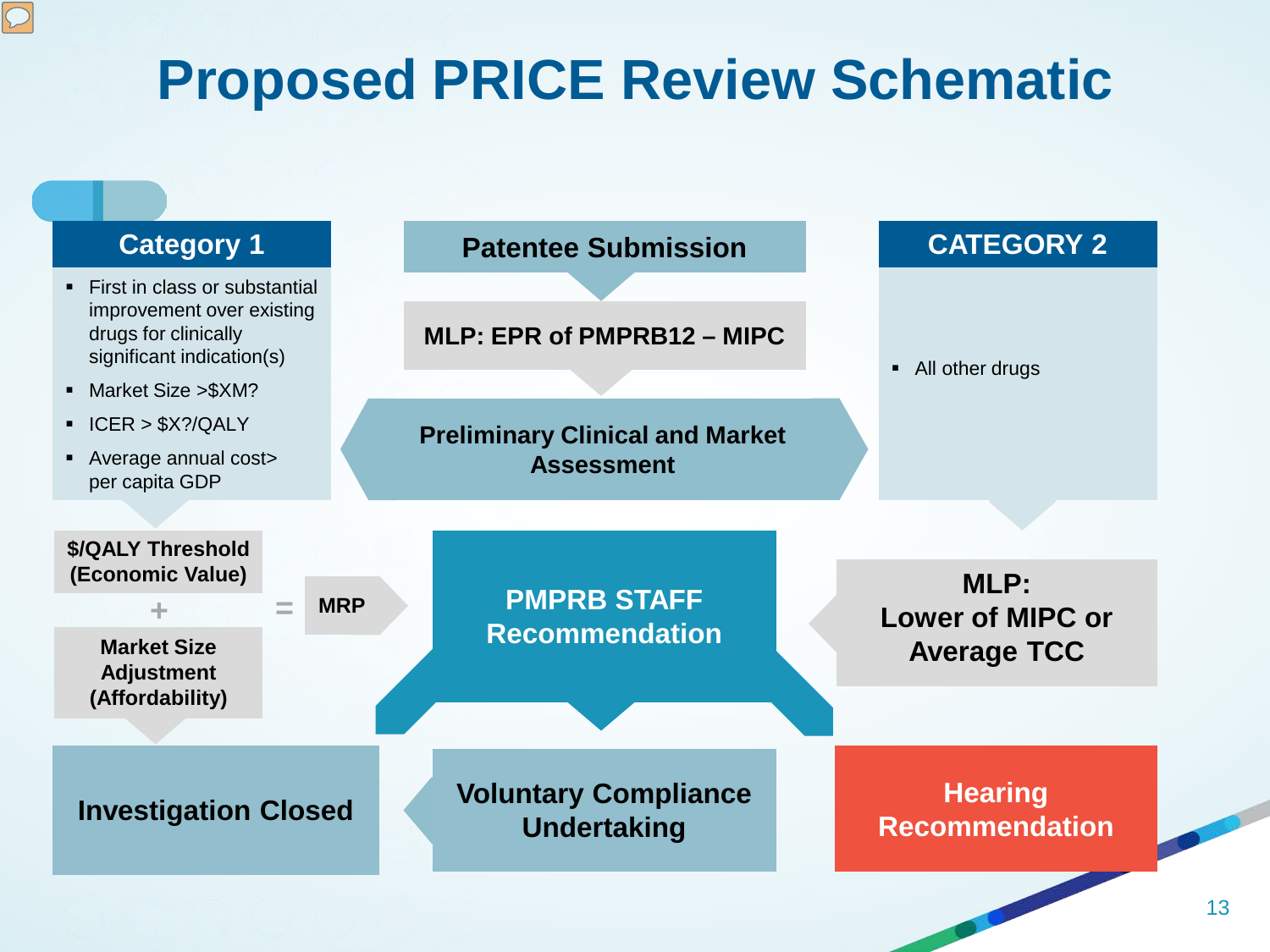### **Application of new factors to Category 1 drugs – potential thresholds**

| <b>Type of review</b>                                                                | \$/QALY target to set MRP | <b>Market impact adjustment</b>                                                   |  |
|--------------------------------------------------------------------------------------|---------------------------|-----------------------------------------------------------------------------------|--|
| <b>Baseline New Drug</b><br>(market size up to \$20M)                                | \$60K                     | N/A                                                                               |  |
| "Premium" New Drug<br>(e.g. high burden, EDRD,<br>significant absolute<br>QALY gain) | \$90K to \$150K           | N/A                                                                               |  |
| <b>High Impact New Drug</b><br>(market size over \$20M)                              | \$60K                     | 10% reduction on MRP for<br>each additional \$10M market<br>size (to 50% maximum) |  |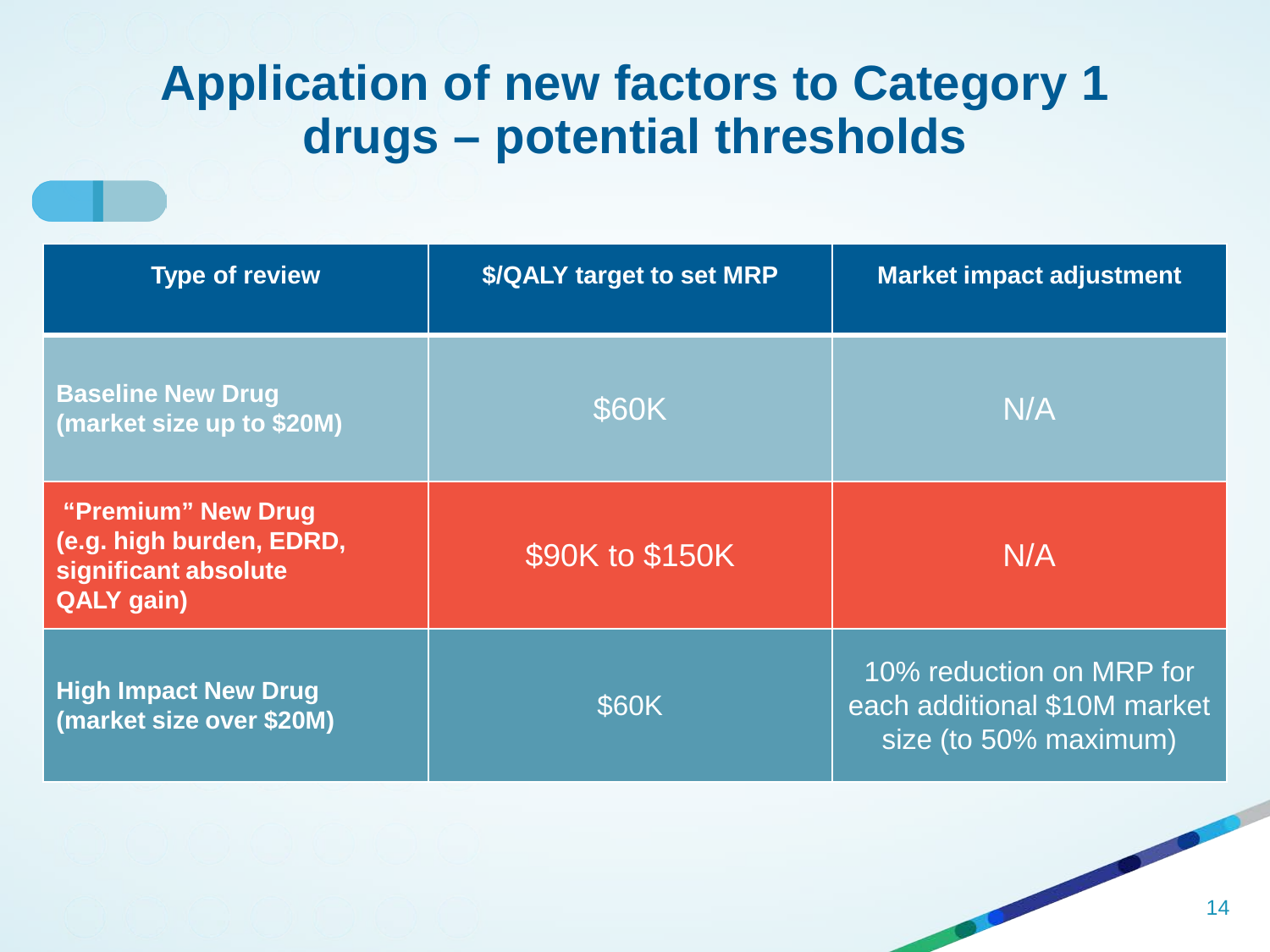# **Separating myths from facts**

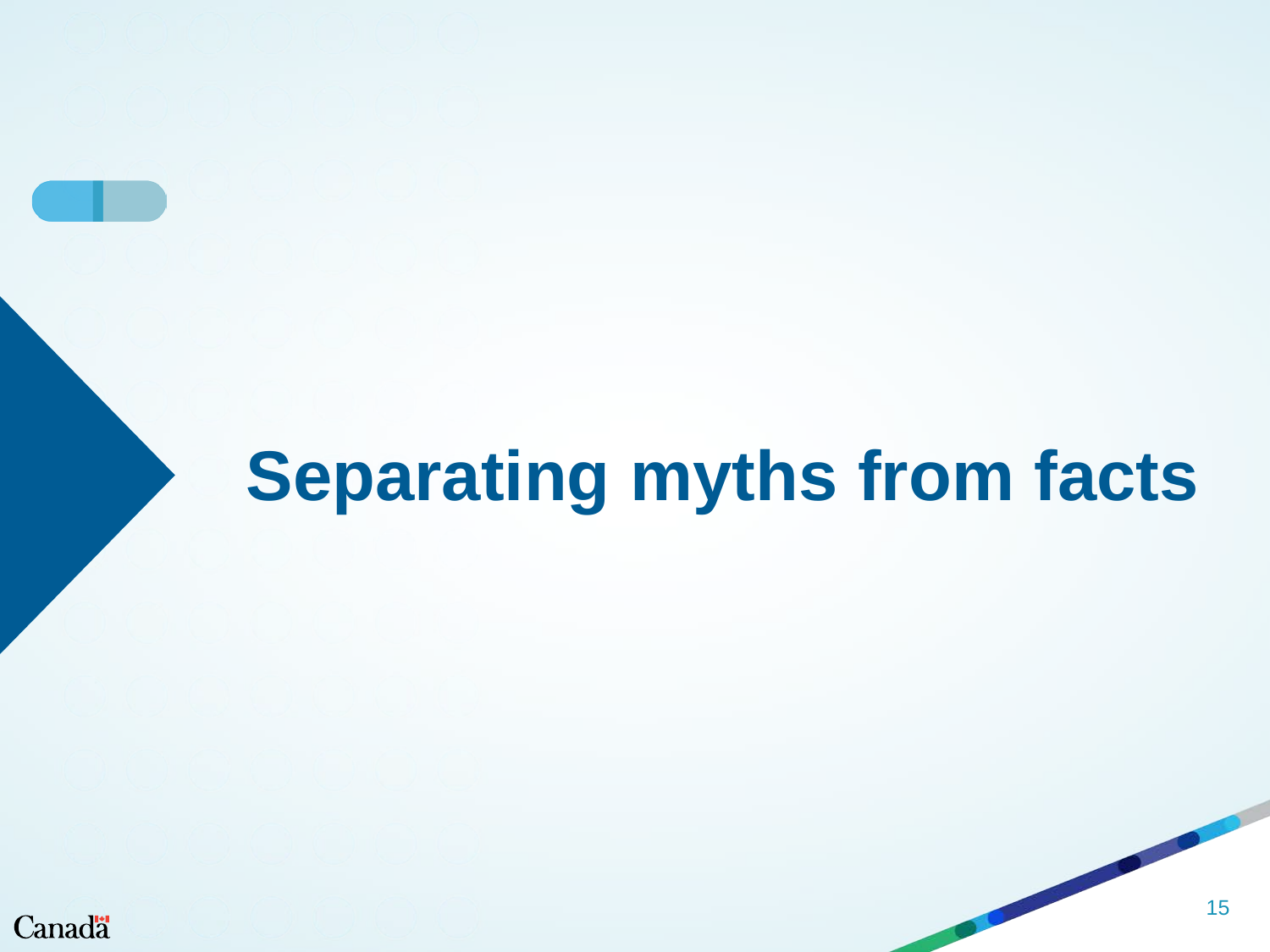# **Myth: These changes will lead to a loss of R&D and manufacturing**

- Most of Canada's peer countries receive far greater levels of R&D investment despite having considerably lower drug pricing
- **For example, Belgium receives** 13 times more R&D investment dollars per resident than Canada despite the fact that Belgian prices are 20% lower than Canadian prices
- Canada has been and will continue to be one of the top nations in per capita drug spending and yet pharmaceutical R&D and manufacturing in Canada have been steadily decreasing – a trend that was well underway before any proposal to amend regulations

## **Comparison of R&D Spending Relative to**

**Fact:** Pricing Pricing Pricing Pricing Selected comparator countries

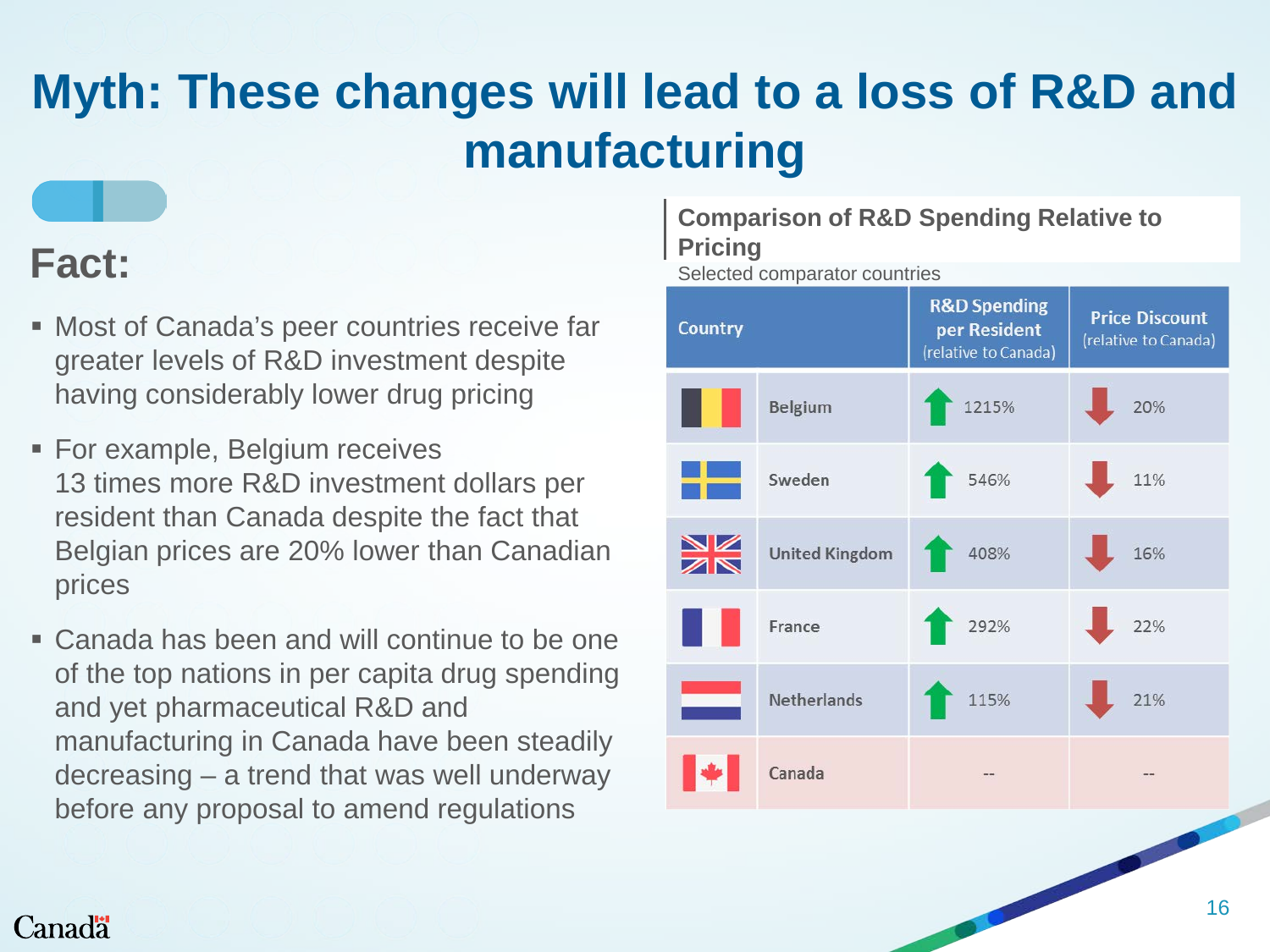# **Myth: New drugs won't come to market in Canada as quickly or at all**

### **Fact:**

- Canada's access to new patented drugs is in line with the average for comparator countries
- In fact, all these countries have lower drug prices, yet several have better access to new drugs
- The reality is that new medicines are launched in countries with higher and lower priced medicines in comparable timeframes
- **Even with reduced prices, Canada will** continue to be a significant consumer of medicines and an important market for new patented drugs

#### **Comparison of New Drugs Launched Relative to Pricing**

Selected comparator countries

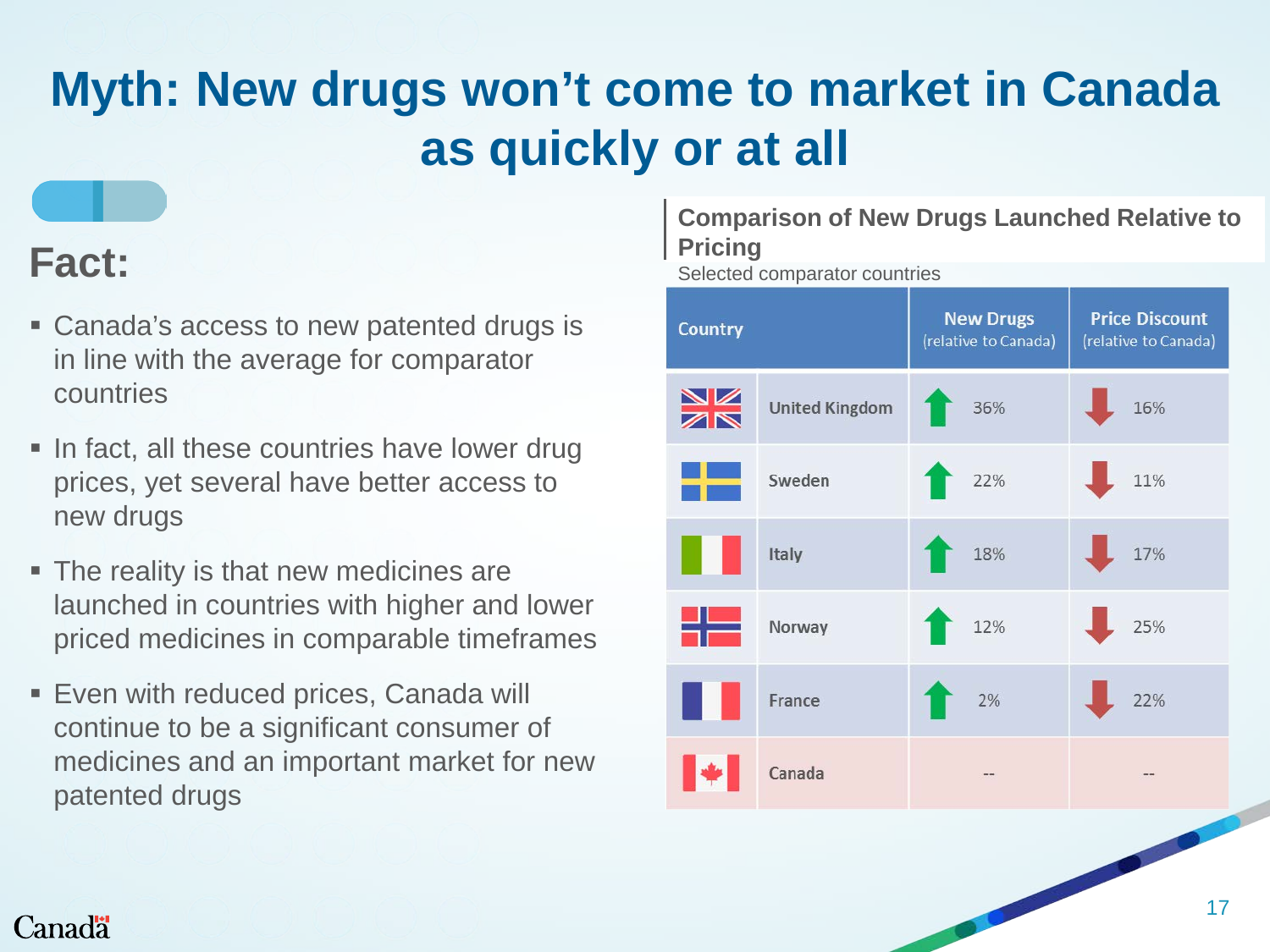### **Myth: Drug companies will see huge financial losses**

### **Fact:**

- In fact, overall spending on patented drugs is expected to continue to rise, even as prices drop
- The proposed reforms are expected to have only a modest impact on prices, gradually reducing average prices of patented drugs in Canada by about 11% over the next 10 years
- **These reductions are expected to be further** mitigated by the likelihood that lower prices should actually increase the use of drugs overall

#### **Patented drug spending will continue to rise**

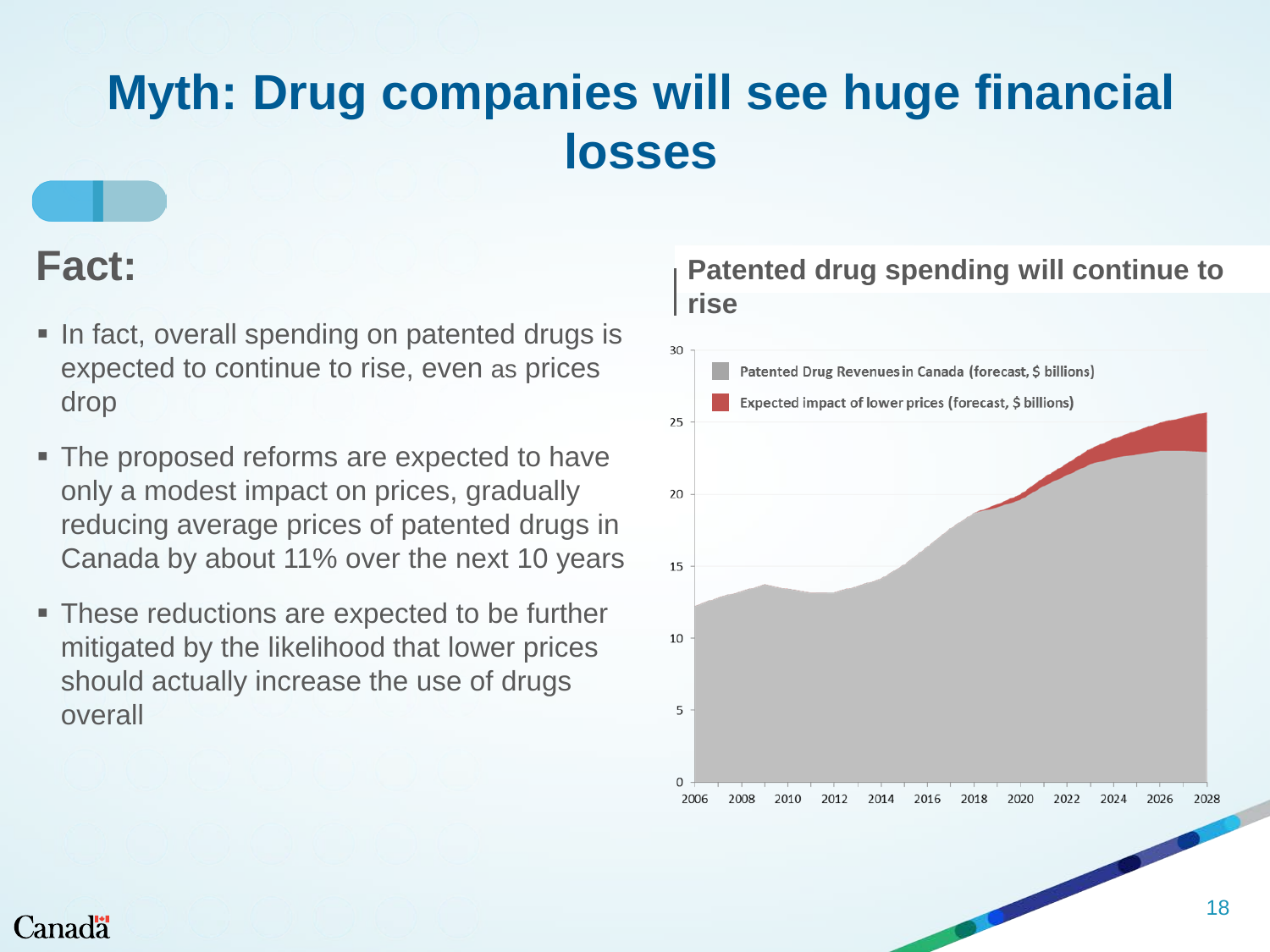# **Myth: Canada's approach is out of step with approaches in the rest of the world**

### **Fact:**

- The reality is that Canada, as a nation, is actually falling behind
- Many of our international partners long ago updated their rules to constrain rising drug prices and to improve access and appropriate use
- The measures that we are proposing are, in fact, similar to or drawn directly from those already in place in other countries—including those with large pharmaceutical industries

| <b>Approach to Drug Pricing</b>                              | <b>Countries</b><br>that<br>don't    | <b>Countries that</b>                                                                                                                                                                                                                                                                                               |  |  |
|--------------------------------------------------------------|--------------------------------------|---------------------------------------------------------------------------------------------------------------------------------------------------------------------------------------------------------------------------------------------------------------------------------------------------------------------|--|--|
| Use international price referencing                          | H X E                                | ※ <mark>※</mark> ┃▌ ┃━━┃ ┃ ● ━━ <sup>╋━</sup> ∞  ◇ <del>L</del> ┃◆┃                                                                                                                                                                                                                                                 |  |  |
| Explicitly consider opportunity cost in pricing<br>decisions | $\blacktriangleright$ $\blacksquare$ | $\frac{1}{2}$ $\frac{1}{2}$ $\frac{1}{2}$ $\frac{1}{2}$ $\frac{1}{2}$ $\frac{1}{2}$ $\frac{1}{2}$ $\frac{1}{2}$ $\frac{1}{2}$ $\frac{1}{2}$ $\frac{1}{2}$ $\frac{1}{2}$ $\frac{1}{2}$ $\frac{1}{2}$ $\frac{1}{2}$ $\frac{1}{2}$ $\frac{1}{2}$ $\frac{1}{2}$ $\frac{1}{2}$ $\frac{1}{2}$ $\frac{1}{2}$ $\frac{1}{2}$ |  |  |
| Price regulator informed of actual market<br>prices          | 10                                   | ▓░▏▌▌▐▆▀▌▌●▗ <del>▀▐▅</del> ▗▆▎▓▐▕▗▅▓▓▆▊                                                                                                                                                                                                                                                                            |  |  |
| We're not out of step-we're playing catch-up<br>19           |                                      |                                                                                                                                                                                                                                                                                                                     |  |  |